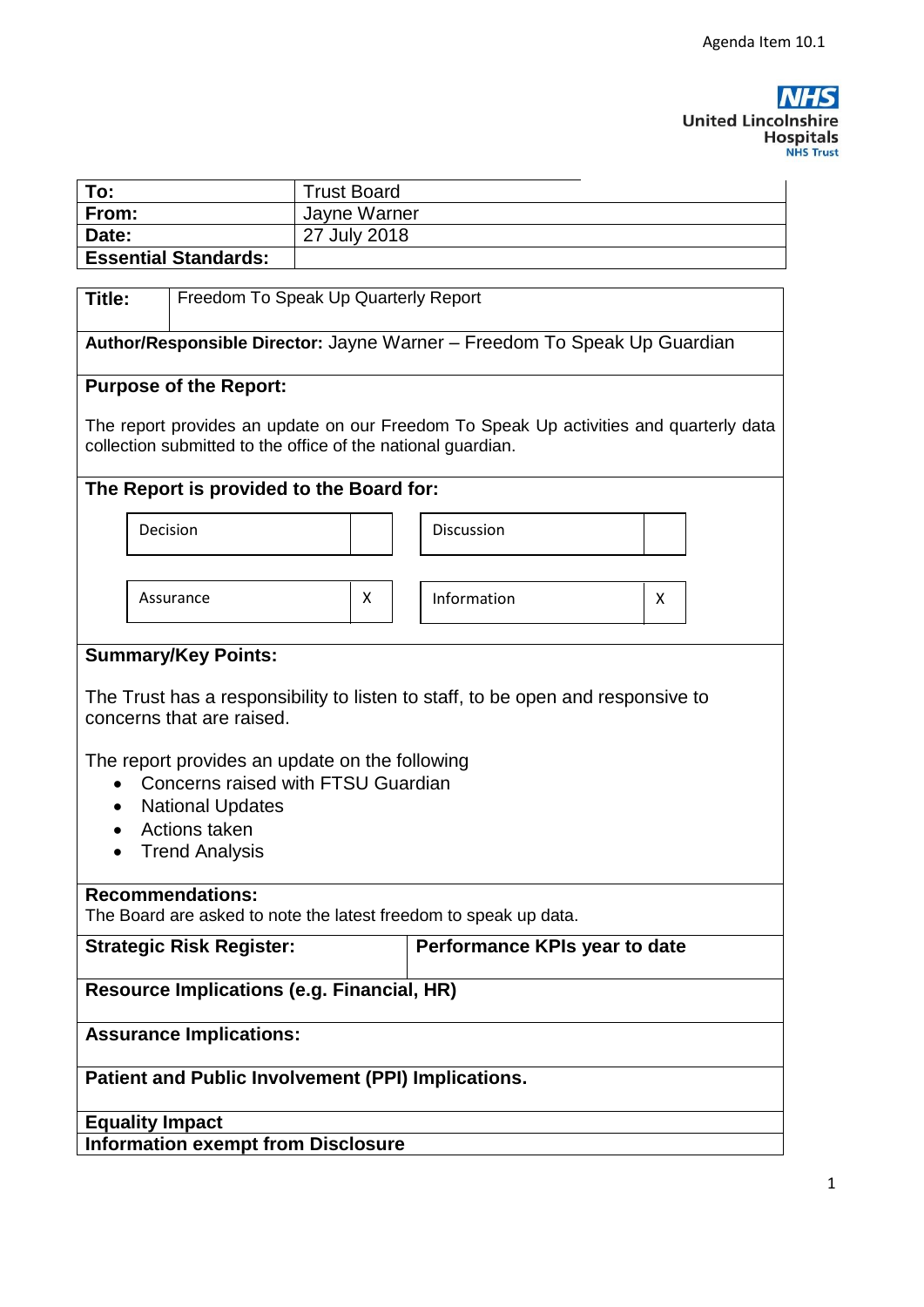#### **Requirement for further review?**

# Freedom to Speak Up **Guardian**

## **Update to Trust Board**

#### **National Guardian's Office**

#### **FTSU NHSI Guidance for Boards**

At the start of May the National Freedom to Speak Up Guardian's Office and NHS Improvement announced the publication of guidance for NHS trust and NHS foundation trust boards on Freedom to Speak Up.

This guidance has been produced jointly by the National Guardian's Office and NHS Improvement. It sets out expectations of boards and board members in relation to Freedom to Speak Up.

It also includes important guidance for Freedom to Speak Up Guardians on their relationship with Board members, and reporting to their Boards.

Training webinars have recently been issued by the National Guardian's Office to clarify the guidance. The training has stated that best practice for the completion of the assessment would be completion with input from the Executive and Non Executive leads for FTSU, with other relevant Directors being asked to comment as well as the FTSU Guardian. The Guardian is now coordinating completion of this piece of work with Executives and Non Executive Lead.

#### **Data Collection**

The National Guardian's Office are now collecting and publishing quarterly data on FTSU. The most recent data collection will take place at the end of July, requesting data from the quarter April 2018 to June 2018

| <b>Reporting Period</b>                                             | April 2018 - June 2018                                                                                        |  |  |
|---------------------------------------------------------------------|---------------------------------------------------------------------------------------------------------------|--|--|
| Number of issues raised                                             | 8                                                                                                             |  |  |
| Number of issues raised anonymously                                 | 1                                                                                                             |  |  |
| Number of issues raised with element of Patient<br>Safety           | $\Omega$                                                                                                      |  |  |
| Number of issues raised with elements of<br>Bullying/harassment     | 5                                                                                                             |  |  |
| Did reporter describe having suffered detriment<br>from speaking up | $\Omega$                                                                                                      |  |  |
| Staff Groups referrals came from                                    | 2 Nurses<br>1 HCSW<br>2 A&C<br>1 Cleaning/ catering/ maintenance / ancillary<br>2 Allied Health Professionals |  |  |
| <b>Feedback Obtained</b>                                            | 0                                                                                                             |  |  |